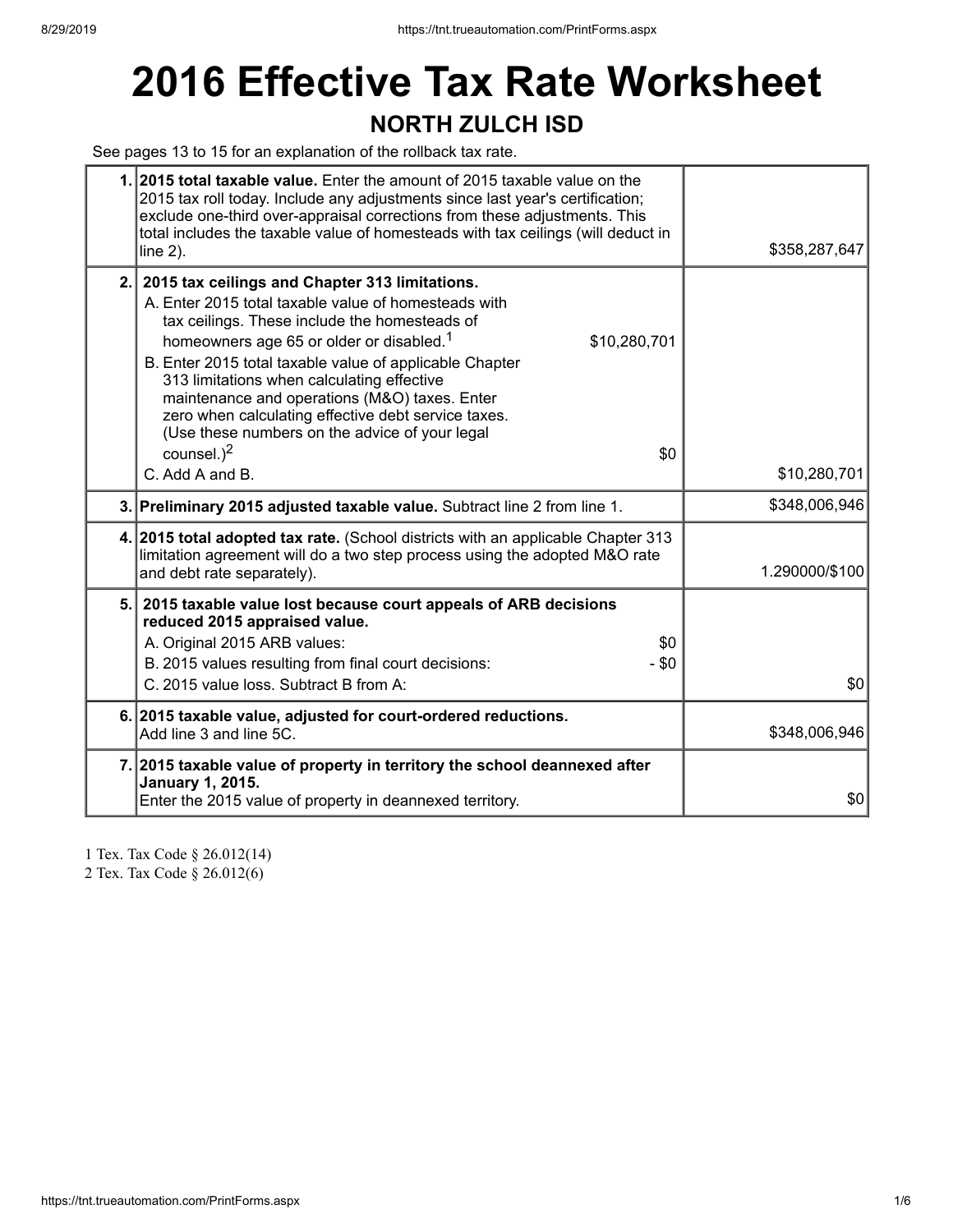## **2016 Effective Tax Rate Worksheet (continued) NORTH ZULCH ISD**

| 8. | 2015 taxable value lost because property first qualified for an<br>exemption in 2016. Note that lowering the amount or percentage of an<br>existing exemption does not create a new exemption or reduce taxable value.<br>If the school district increased an original exemption, use the difference<br>between the original exempted amount and the increased exempted amount.<br>Do not include value lost due to freeport, "goods-in-transit" exemptions.<br>\$366,580<br>A. Absolute exemptions. Use 2015 market value:<br>B. Partial exemptions. 2016 exemption amount, or<br>$+$ \$557,344<br>2016 percentage exemption times 2015 value:<br>C. Value loss. Total of A and B: | \$923,924     |
|----|-------------------------------------------------------------------------------------------------------------------------------------------------------------------------------------------------------------------------------------------------------------------------------------------------------------------------------------------------------------------------------------------------------------------------------------------------------------------------------------------------------------------------------------------------------------------------------------------------------------------------------------------------------------------------------------|---------------|
| 9. | 2015 taxable value lost because property first qualified for agricultural<br>appraisal (1-d or 1-d-1), timber appraisal, recreational/scenic appraisal<br>or public access airport special appraisal in 2016. Use only those<br>properties that first qualified in 2016; do not use properties that qualified in<br>2015.<br>A. 2015 market value:<br>\$961,264<br>$-$ \$16,980<br>B. 2016 productivity or special appraised value:<br>C. Value loss. Subtract B from A:                                                                                                                                                                                                            | \$944,284     |
|    | 10. Total adjustments for lost value. Add lines 7, 8C, and 9C.                                                                                                                                                                                                                                                                                                                                                                                                                                                                                                                                                                                                                      | \$1,868,208   |
|    | 11. 2015 adjusted taxable value. Subtract line 10 from line 6.                                                                                                                                                                                                                                                                                                                                                                                                                                                                                                                                                                                                                      | \$346,138,738 |
|    | 12. Adjusted 2015 taxes. Multiply line 4 times line 11 and divide by \$100.                                                                                                                                                                                                                                                                                                                                                                                                                                                                                                                                                                                                         | \$4,465,189   |
|    | 13. Taxes refunded for years preceding tax year 2015: Enter the amount of<br>taxes refunded by the district for tax years preceding tax year 2015. Types of<br>refunds include court decisions, corrections and payment errors. Do not<br>include refunds for tax year 2015. This line applies only to tax years preceding<br>tax year 2015.                                                                                                                                                                                                                                                                                                                                        | \$3,414       |
|    | 14. Adjusted 2015 taxes with refunds. Add lines 12 and 13.                                                                                                                                                                                                                                                                                                                                                                                                                                                                                                                                                                                                                          | \$4,468,603   |
|    | 15. Total 2016 taxable value on the 2016 certified appraisal roll today. This<br>value includes only certified values and includes the total taxable value<br>of homesteads with tax ceilings (will deduct in Line 17). These homesteads<br>include homeowners age 65 or older or disabled.<br>A. Certified values only: <sup>3</sup><br>\$228,940,236<br>B. Pollution control exemption: Deduct the value of<br>property exempted for the current tax year for the<br>first time as pollution control property:<br>$-$ \$0                                                                                                                                                         |               |
|    | C. Total 2016 value. Subtract B from A.                                                                                                                                                                                                                                                                                                                                                                                                                                                                                                                                                                                                                                             | \$228,940,236 |

3 Tex. Tax Code § 26.012(6)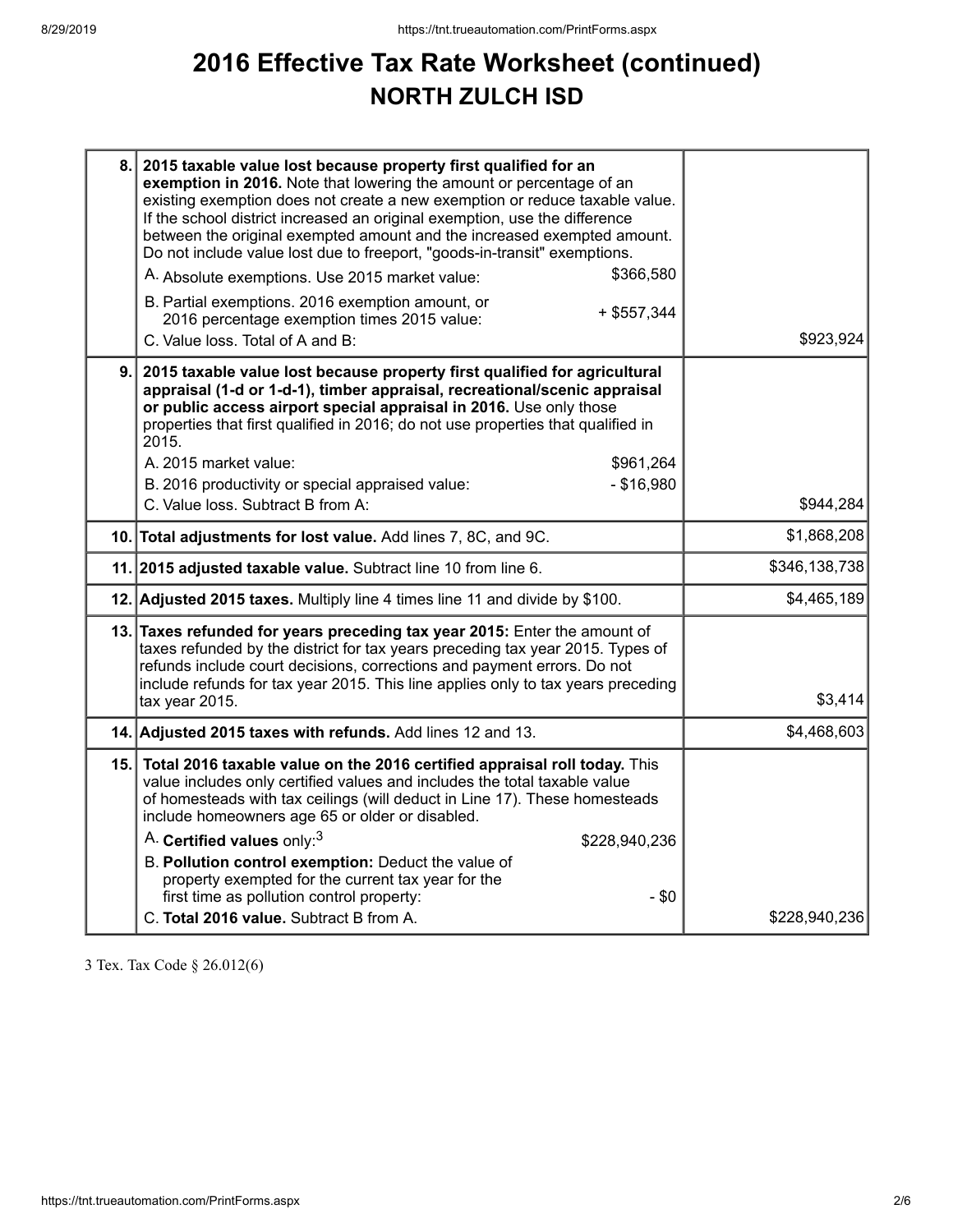## **2016 Effective Tax Rate Worksheet (continued) NORTH ZULCH ISD**

| 16. | Total value of properties under protest or not included on certified<br>appraisal roll.<br>A. 2016 taxable value of properties under protest.<br>The chief appraiser certifies a list of properties still<br>under ARB protest. The list shows the district's value<br>and the taxpayer's claimed value, if any, or an<br>estimate of the value if the taxpayer wins. For each<br>of the properties under protest, use the lowest of<br>these values. Enter the total value.<br>B. 2016 value of properties not under protest or<br>included on certified appraisal roll. The chief<br>appraiser gives school districts a list of those taxable<br>properties that the chief appraiser knows about but<br>are not included at appraisal roll certification. These<br>properties also are not on the list of properties that<br>are still under protest. On this list of properties, the<br>chief appraiser includes the market value, appraised<br>value, and exemptions for the preceding year and a<br>reasonable estimate of the market value, appraised<br>value, and exemptions for the current year. Use the<br>lower market, appraised, or taxable value (as<br>appropriate). Enter the total value.<br>C. Total value under protest or not certified. Add A<br>and B. | \$0<br>\$0          | \$0          |
|-----|-------------------------------------------------------------------------------------------------------------------------------------------------------------------------------------------------------------------------------------------------------------------------------------------------------------------------------------------------------------------------------------------------------------------------------------------------------------------------------------------------------------------------------------------------------------------------------------------------------------------------------------------------------------------------------------------------------------------------------------------------------------------------------------------------------------------------------------------------------------------------------------------------------------------------------------------------------------------------------------------------------------------------------------------------------------------------------------------------------------------------------------------------------------------------------------------------------------------------------------------------------------------------------|---------------------|--------------|
| 17. | 2016 tax ceilings and Chapter 313 limitations.                                                                                                                                                                                                                                                                                                                                                                                                                                                                                                                                                                                                                                                                                                                                                                                                                                                                                                                                                                                                                                                                                                                                                                                                                                |                     |              |
|     | A. Enter 2016 total taxable value of homesteads with<br>tax ceilings. These include the homesteads of<br>homeowners age 65 or older or disabled. <sup>4</sup><br>B. Enter 2016 total taxable value of applicable Chapter<br>313 limitations when calculating effective<br>maintenance and operations taxes. Enter zero when<br>calculating effective debt service taxes. (Use these<br>numbers on the advice of your legal counsel.) <sup>5</sup><br>C. Add A and B.                                                                                                                                                                                                                                                                                                                                                                                                                                                                                                                                                                                                                                                                                                                                                                                                          | \$10,526,128<br>\$0 | \$10,526,128 |

4 Tex. Tax Code § 26.012(6)(A)(i)

5 Tex. Tax Code § 26.012(6)(A)(ii)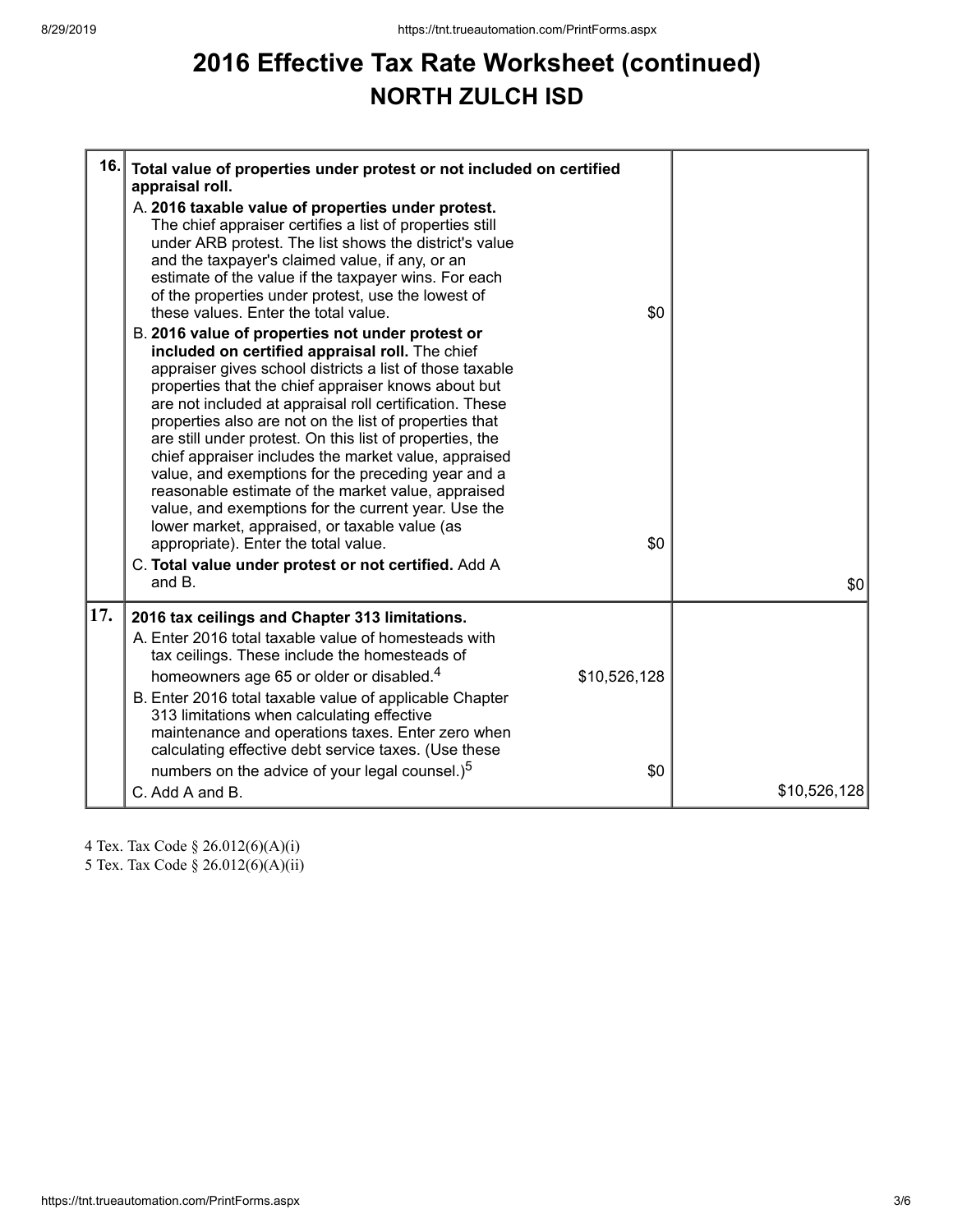### **2016 Effective Tax Rate Worksheet (concluded) NORTH ZULCH ISD**

| 18. 2016 total taxable value. Add lines 15C and 16C. Subtract line 17.                                                                                                                                                                                                                                                                                                                                                         | \$218,414,108  |
|--------------------------------------------------------------------------------------------------------------------------------------------------------------------------------------------------------------------------------------------------------------------------------------------------------------------------------------------------------------------------------------------------------------------------------|----------------|
| 19. Total 2016 taxable value of properties in territory annexed after January 1,<br>2015. Include both real and personal property. Enter the 2016 value of property<br>in territory annexed by the school district.                                                                                                                                                                                                            | \$0            |
| 20. Total 2016 taxable value of new improvements and new personal property<br>located in new improvements. "New" means the item was not on the<br>appraisal roll in 2015. New additions to existing improvements may be included<br>if the appraised value can be determined. New personal property in a new<br>improvement must have been brought into the unit after January 1, 2015 and be<br>located in a new improvement. | \$2,777,120    |
| 21. Total adjustments to the 2016 taxable value. Add lines 19 and 20.                                                                                                                                                                                                                                                                                                                                                          | \$2,777,120    |
| 22. 2016 adjusted taxable value. Subtract line 21 from line 18.                                                                                                                                                                                                                                                                                                                                                                | \$215,636,988  |
| 23. 2016 effective tax rate. Divide lines 14 by line 22 and multiply by \$100.                                                                                                                                                                                                                                                                                                                                                 | \$2.0722/\$100 |
| 24. 2016 effective tax rate for ISDs with Chapter 313 Limitations. Add together<br>the effective tax rates for M&O and debt service for those school districts that<br>participate in an applicable Chapter 313 limitations agreement.                                                                                                                                                                                         | \$0,0000       |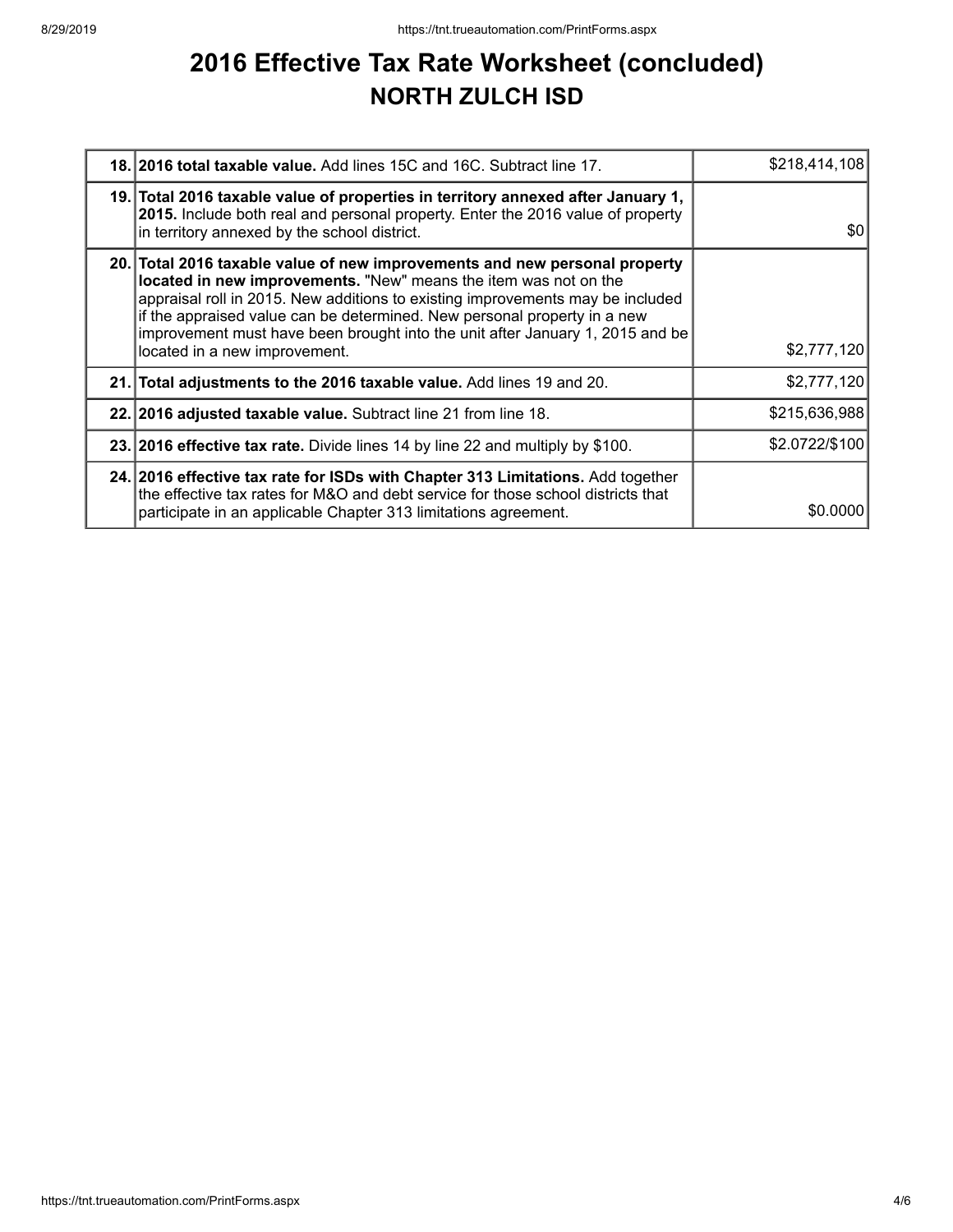# **2016 Rollback Tax Rate Worksheet**

### **NORTH ZULCH ISD**

|      | 25. Maintenance and operations (M&O) tax rate. Enter \$1.50 OR the 2005<br>adopted (M&O) rate if voters approved a rate higher than \$1.50.                                                                                                                                                                                                                                                                                                                                                                                                                                                                                                                                                                                                                                                                                                                                                                                                                                                                                                                         | \$1.500000/\$100 |
|------|---------------------------------------------------------------------------------------------------------------------------------------------------------------------------------------------------------------------------------------------------------------------------------------------------------------------------------------------------------------------------------------------------------------------------------------------------------------------------------------------------------------------------------------------------------------------------------------------------------------------------------------------------------------------------------------------------------------------------------------------------------------------------------------------------------------------------------------------------------------------------------------------------------------------------------------------------------------------------------------------------------------------------------------------------------------------|------------------|
|      | 26. Multiply line 25 times .6667                                                                                                                                                                                                                                                                                                                                                                                                                                                                                                                                                                                                                                                                                                                                                                                                                                                                                                                                                                                                                                    | \$1.000050/\$100 |
| 27.1 | 2016 rollback M&O rate.<br>Use the lesser of the M&O rate as calculated in Tax<br>\$1.040100<br>Code Section $26.08(n)(2)(A)$ and (B).                                                                                                                                                                                                                                                                                                                                                                                                                                                                                                                                                                                                                                                                                                                                                                                                                                                                                                                              | \$1.040100/\$100 |
| 28.  | Total 2016 debt to be paid with property tax revenue.<br>Debt means the interest and principal that will be paid on debts that:<br>(1) are paid by property taxes,<br>(2) are secured by property taxes,<br>(3) are scheduled for payment over a period longer than one year, and<br>(4) are not classified in the school district's budget as M&O expenses.<br>A: Debt includes contractual payments to other school<br>districts that have incurred debt on behalf of this school<br>district, if those debts meet the four conditions above.<br>Include only amounts that will be paid from property tax<br>revenue. Do not include appraisal district budget<br>payments.<br>\$713,727<br><b>B:</b> If using unencumbered funds, subtract<br>unencumbered fund amount used from total debt.<br>$-\$0$<br>C: Subtract state aid received for paying principal and<br>interest on debt for facilities through the existing debt<br>allotment program and/or the instructional facilities<br>allotment program.<br>$-$6,962$<br>D: Total: Subtract B and C from A. | \$706,765        |
|      | 29. Certified 2015 excess debt collections. Enter the amount certified by the<br>collector.                                                                                                                                                                                                                                                                                                                                                                                                                                                                                                                                                                                                                                                                                                                                                                                                                                                                                                                                                                         | \$0              |
|      | 30. Adjusted 2016 debt. Subtract line 29 from line 28D.                                                                                                                                                                                                                                                                                                                                                                                                                                                                                                                                                                                                                                                                                                                                                                                                                                                                                                                                                                                                             | \$706,765        |
|      | 31. Certified 2016 anticipated collection rate. Enter the rate certified by the<br>collector. If the rate is 100 percent or greater, enter 100 percent.                                                                                                                                                                                                                                                                                                                                                                                                                                                                                                                                                                                                                                                                                                                                                                                                                                                                                                             | 100.000000%      |
|      | 32. 2016 debt adjusted for collections. Divide line 30 by line 31.                                                                                                                                                                                                                                                                                                                                                                                                                                                                                                                                                                                                                                                                                                                                                                                                                                                                                                                                                                                                  | \$706,765        |
|      | 33. 2016 total taxable value. Enter amount on line 18.                                                                                                                                                                                                                                                                                                                                                                                                                                                                                                                                                                                                                                                                                                                                                                                                                                                                                                                                                                                                              | \$218,414,108    |
|      | 34. 2016 debt tax rate. Divide line 32 by line 33 and multiply by \$100.                                                                                                                                                                                                                                                                                                                                                                                                                                                                                                                                                                                                                                                                                                                                                                                                                                                                                                                                                                                            | \$0.3235/\$100   |
|      | 35. 2016 rollback tax rate. Add lines 27 and 34.                                                                                                                                                                                                                                                                                                                                                                                                                                                                                                                                                                                                                                                                                                                                                                                                                                                                                                                                                                                                                    | \$1.3636/\$100   |